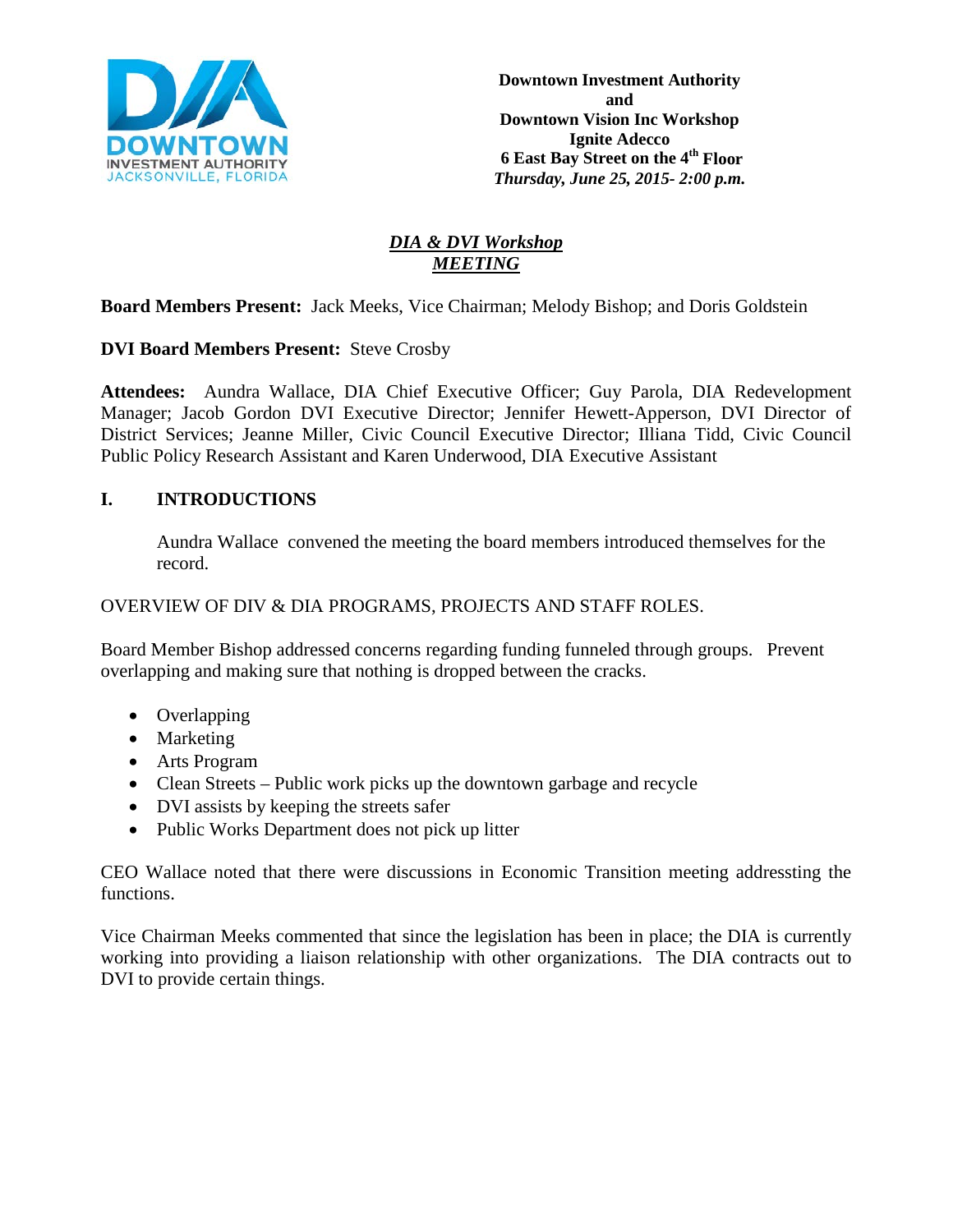## COMPARISION OF POTENTIAL AREAS OF OVERLAP

Board Member Goldstein noted that it is complicated for those that are not familiar with downtown to know where the garages are located and wayfair finding. She suggested having a conversation with the Parking department to provide better signage,better communication as to where available parking is located and working with City/Private garages to have a readily understandable system.

Board Member Crosby inquired if these items were listed in the CRA. Board Member Bishop responded that whomever does it best needs to be relied upon them to do it best.

Jake Gordon provided an agenda and gave an overview of DVI and DIA programs, distributed projects and staff roles, comparison potential areas of over lap, and future projects. Mr. Gordon stated that Aundra Wallace will be an ex-officio member of the DVI Board and their executive committee. Either the City Council President or his designee will also become a member of the DVI Board.

Board Member Bishop asked how much money does Public Works have for sidewalks? Who is supposed to be cleaning, taking care of the plants. She asked if the funds should start with DVI. Mr. Gordon stated that DVI is funded through the assessment of the private-property.

Mr. Gordon pointed out that Tony Allegretti, Cultural Council, Numa Saisselin, Florida Theatre and Keith Brown, JTA are ex-officio members of their Board. Over the years DVI made a conscious effort to intergrate as many of the organizations as they could into the leadership of DVI.

There was a comparision made of trash Downtown, Springfield and San Marco. CEO Wallace stated where there is primary activity from a business aspect for proper businesses and activities for restaurants, bars, etc. that the area on S. Beaver tends to be a little more clean than Beaver and State Street. Mr. Gordon noted that those areas are in the core is where the ambassadors are providing economic funding. Public Works does not do the cleaning that DVI does to provide that San Marco appeal. A conclusion was made that there is a void in all parts of the DIA district that are not also the DVI's district for trash pick-ups. A determination needs to be made about the the Urban Core being clean enough. There needs to be a discussion about the Urban Core which is the (BID).

The members discussed the Riverwalk falling into the responsibility of the Parks, Recreation and Community Services.

A discussion ensued regarding allocating the funds to DVI to take it from the City's budget

A policy should be coming out of the DIA to decides what is the best way to perfectuate responsibilities in downtown.

The committee discussed who is obligated to take care of the landscaping? Property Owners?

What makes Downtown thrive? A calculation should be made of what goes into special events, and other departments to figure the value of what amount of funding would go into the downtown neighborhood. A conversation with the experts should be made about how to solve cleaning